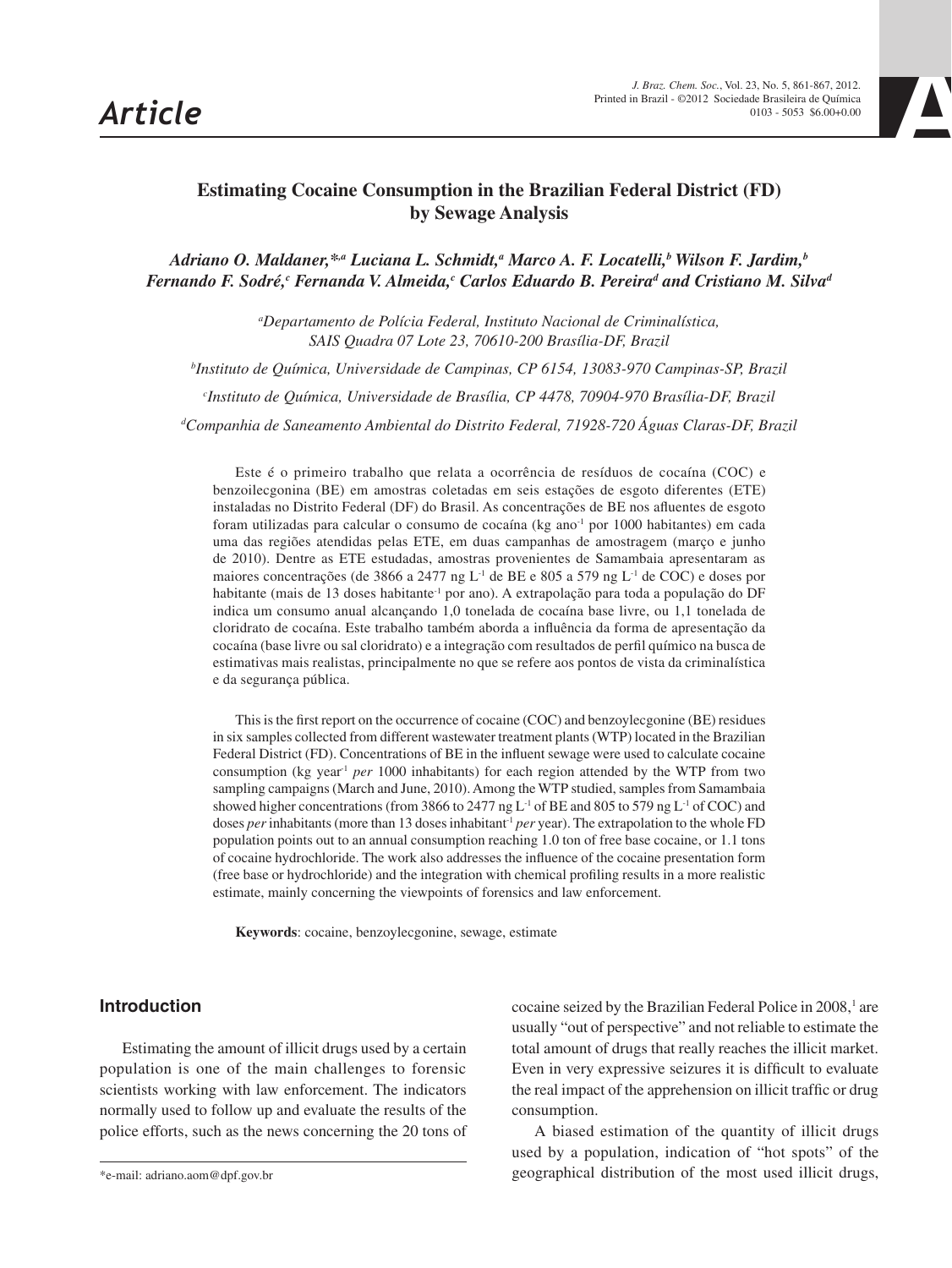such as cocaine, *cannabis*, LSD and amphetamine-type stimulants (ATS), can be used to guide law enforcement operations and public policies. In Brazil, obtaining realistic drug consumption indicators is not only critical, but imperative to subsidize the allocation of finite resources to obtain the best results from both health and public education initiatives.

The geographical proximity of Brazil to cocaineproducing countries (as a result of thousands of miles of borders), and the high and growing internal crack cocaine consumption,<sup>1</sup> already considered epidemic throughout the country, has led the federal government to implement an integrated plan aiming to combat trafficking and drug consumption, as well as to invest in health treatment programs for people addicted to cocaine and other illicit drugs.2

In Brazil, the development of the PeQui project, a chemical profiling program based on detailed and systematic quantification of cocaine and regularly used adulterants (*e.g.* caffeine, lidocaine, etc.), as well as the typical coca alkaloids (*e.g. cis*/*trans*-cinnamoylcocaine) and residual solvents, is already bringing relevant information to the Federal Police related to cocaine seizures carried out on the Brazilian territory.3-6 The PeQui database has been built and used to reveal connections, based on statistical evaluation, between distinct seizures to help police investigations on controlled chemicals used to produce, dilute or adulterate cocaine.

An alternative to the epidemiological tools that have been used to give the official picture for occurrence and prevalence of illicit drugs in several countries, obtained by the integration of quantities seized by police, population surveys and health services records<sup>1,7-9</sup> is the utilization of sewage to measure concentrations of illicit drugs and their metabolites. The methodological approach, named sewage epidemiology, was implemented in Italy in 2005<sup>10</sup> and used by several groups in countries like Ireland,<sup>11</sup> Spain,<sup>12,13</sup> Belgium,<sup>14</sup> USA,<sup>15</sup> United Kingdom<sup>16</sup> and France.<sup>17</sup>

The approach is based on the use of sampled urban sewage, composed by a pool of human metabolic excretion products (some of them resulting from illicit drug consumption), to quantify parent compounds or metabolites and thus back-calculate the amount used by the population served by that sewage system. The main advantages of this approach is to provide objective, quantitative, and near real-time profiles of illicit drug consumption as well as to estimate and compare consumption patterns (*e.g.* g day-1, doses day-1, g day-1 *per* 1000 inhabitants or doses day-1 *per* 1000 inhabitants). Sewage epidemiology has been applied worldwide to investigate the consumption of various drugs, especially cocaine and was recently reviewed by Van Nuijs *et al.*18 On the other hand, according to Ort and co-workers,<sup>19</sup> sampling techniques demand special attention to obtain reliable data from this source.

It is important to stress that besides the relative simplicity of the approach and the obvious utility of the results to the forensic field, there are some important issues that need to be considered, aiming to increase its reliability. Therefore, variations in forms of utilization (oral, injected, smoked), metabolic patterns, chemical stabilities and degradation, partitioning and sorption in the sewage matrix, and the sewer system specificities (size, flow rate, temperatures) have to be evaluated. Additionally, the sampling strategy used needs to be seriously considered in terms to validate the conclusions, as recently reviewed by Ort and co-workers.<sup>19</sup>

Concerning the high organic content in sewage, filtration and solid-phase extraction (SPE) pre-concentrations are generally used to reach the ng  $L<sup>-1</sup>$  range of target analytes prior to analysis by liquid chromatography coupled to tandem mass spectrometry (LC-MS/MS). Several alternative SPE procedures and identification methodologies are reported in the literature, where the use of the SPE sorbents Oasis HLB or MCX, followed by LC separation carried out on reversed-phase columns, ionization by electrospray (ESI) and mass spectrometry performed on triple quadrupole equipment, operated in the multiple reaction monitoring (MRM) mode are the most frequently used approach.<sup>18</sup>

The aim of this work was, firstly, to evaluate the occurrence of cocaine and its main metabolite, benzoylecgonine, in raw sewage collected from selected wastewater treatment plants in the Brazilian Federal District using SPE-ESI-LC-MS/MS and, secondly, to evaluate the data obtained in terms of a forensic and law enforcement point of view, in order to generate empirical results that can contribute to an understanding of the illicit drugs consumption scenario in Brazil.

## **Experimental**

## Chemicals

Cocaine (COC) and benzoylecgonine (BE) standards  $(1 \text{ mg } mL^{-1}$  in methanol) were purchased from Cerilliant (Austin, TX, USA) and stored at  $-20$  °C in the dark. Working solutions containing both compounds were prepared by dilution of stock solutions with water:methanol, 90:10 (v/v). All working solutions and sample extracts were prepared with 0.1% LC-MS-grade formic acid (Fluka, Buchs, Switzerland) prior to analysis in order to improve analytical sensitivity. These solutions were prepared weekly and stored at 4 °C, protected from light.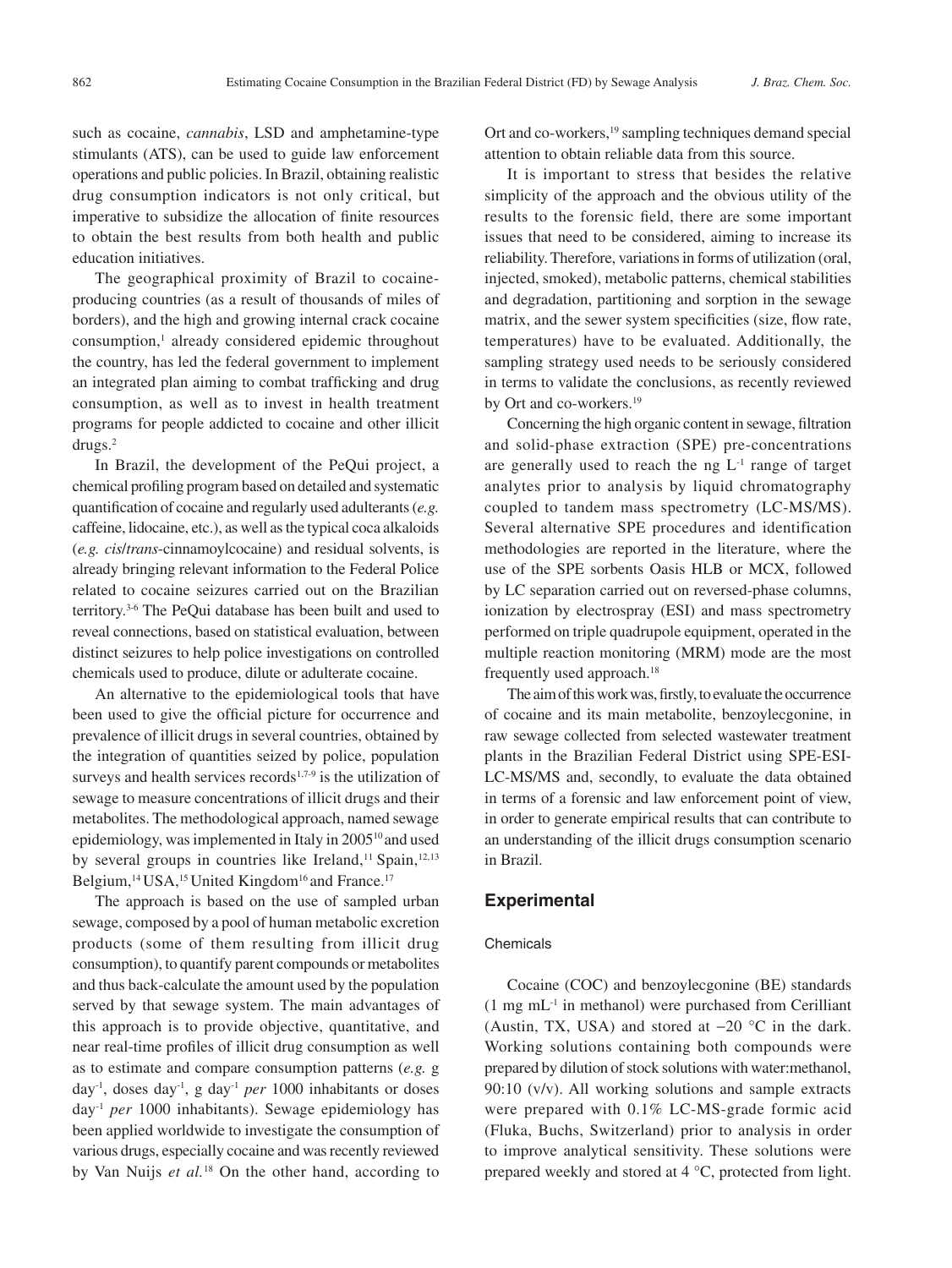Methanol (HPLC grade) was obtained from J. T. Baker (Xalostoc, Mexico). Hydrochloric acid (HCl, 37%) was provided by Mallinckrodt (Paris, KT, USA). Purified water (18.2 MΩcm) was prepared in a Milli-Q Plus purification system (Millipore, MA, USA). Nitrogen for drying  $(99.995\%$  of purity) was supplied from liquid nitrogen (White Martins, Brazil).

#### **Background**

The analytical procedure to measure COC and BE was optimized by INCTAA (National Institute of Advanced Analytical Science and Technology) researchers through a collaborative program involving the Forensic Chemistry Service of the National Institute of Criminalistics of the Brazilian Federal Police (SEPLAB/ INC) and the environmental chemistry laboratories at the Universities of Brasilia (UnB) and Campinas (Unicamp), with collaboration of the Federal District Company of Environmental Sanitation (CAESB).

#### Sampling

This work was carried out in the Brazilian Federal District (FD). Brasilia, the capital, as well as several satellite cities constitutes the FD, a federative unit comparable to a state. Along with the nearest satellite cities, the FD has a population of about 2.6 million inhabitants. $20,21$  This region was appropriate to our study due to the relatively high percentage (> 93%) of wastewater collection and treatment. The vast majority of raw sewage produced in the FD is treated in 17 wastewater treatment plants (WTP). In this work, raw sewage samples were collected from six selected WTP, namely Melchior, Asa-Sul, Samambaia, Asa-Norte, Paranoá, and Riacho-Fundo, serving an equivalent population of approximately 1.5 million inhabitants. Figure S1 (see Supplementary Information) shows the FD in the Brazilian territory as well as the localization of the WTP studied in this work and the area covered by each WTP.

Raw sewage influents from the six investigated WTP were collected in March and June 2010. Two 12 h-composite samples were collected from each WTP using a refrigerated automatic water/wastewater sampler (Teledyne Isco, Lincoln, NE), that uses a peristaltic pump to draw water through a sample tube, and the aliquots are then deposited into a collection bottle. Samples named as D (day) were collected between 7 AM and 7 PM whereas samples named as N (night) were obtained from 7 PM to 7 AM. Composite samples were stored in dark glass bottles at 4 °C for a maximum of three days before further analytical steps. Table 1 shows the population covered by the six investigated WTP and the influent flow rate measured during the sampling period. As also shown in Table 1, the June 2010 sampling campaign included two additional WTP (Samambaia and Melchior) when compared to the March 2010 campaign.

#### Sample preparation

In the laboratory, raw sewage samples were filtered using 1.2 µm pore-size glass microfiber filters (Schleicher & Schuell, Dassel, Germany) and then passed through 0.45 µm pore-size cellulose acetate membranes (Sartorius, Geottingen, Germany). Filtered samples (0.2 L) were transferred to pre-cleaned amber glass bottles and the pH was adjusted to 2.0 with a dilute HCl solution. Solidphase extraction of COC and BE was carried out using commercial cartridges containing 500 mg of a hydrophilic/ lipophilic balanced N-vinylpyrrolidone/divinylbenzene copolymer sorbent (HLB Oasis, Waters, Milford, USA). To avoid cross contamination, sample bottles and SPE cartridges were set up in series in a lab-made extraction system described elsewhere.<sup>22</sup> The HLB cartridges were conditioned before use with 6 mL of methanol, 6 mL of purified water, and 6 mL of an HCl solution at pH 2.0.

After the conditioning step, samples were passed through the cartridges at a flow rate of 5 mL min-1. The solid sorbent was then dried under a constant stream of  $N<sub>2</sub>$  for

**Table 1.** Characteristics of the wastewater treatment plants investigated in this work

| <b>WTP</b>   |                                                                                         | Thousands of                    | Flow rate $/(L s-1)$ |                |
|--------------|-----------------------------------------------------------------------------------------|---------------------------------|----------------------|----------------|
|              | Cities/regions in FD covered by WTP                                                     | inhabitants served <sup>a</sup> | March $16th/17th$    | June $1st/2nd$ |
| Melchior     | Ceilândia, Taguatinga                                                                   | 641.9                           | $\rm ns^b$           | 768            |
| Asa-Sul      | Asa Sul, Lago Sul, Guará, Núcleo Bandeirantes, Candagolândia, Águas<br>Claras, Cruzeiro | 522.8                           | 1063                 | 1549           |
| Samambaia    | Samambaia                                                                               | 188.2                           | $Ns^b$               | 1016           |
| Asa-Norte    | Asa Norte, Lago Norte                                                                   | 117.3                           | 491                  | 648            |
| Paranoá      | Paranoá, Itapoã                                                                         | 71.4                            | 56                   | 106            |
| Riacho-Fundo | Riacho Fundo I                                                                          | 68.6                            | 52                   | 44             |

<sup>a</sup>Federal District Government data;<sup>20 b</sup>not sampled.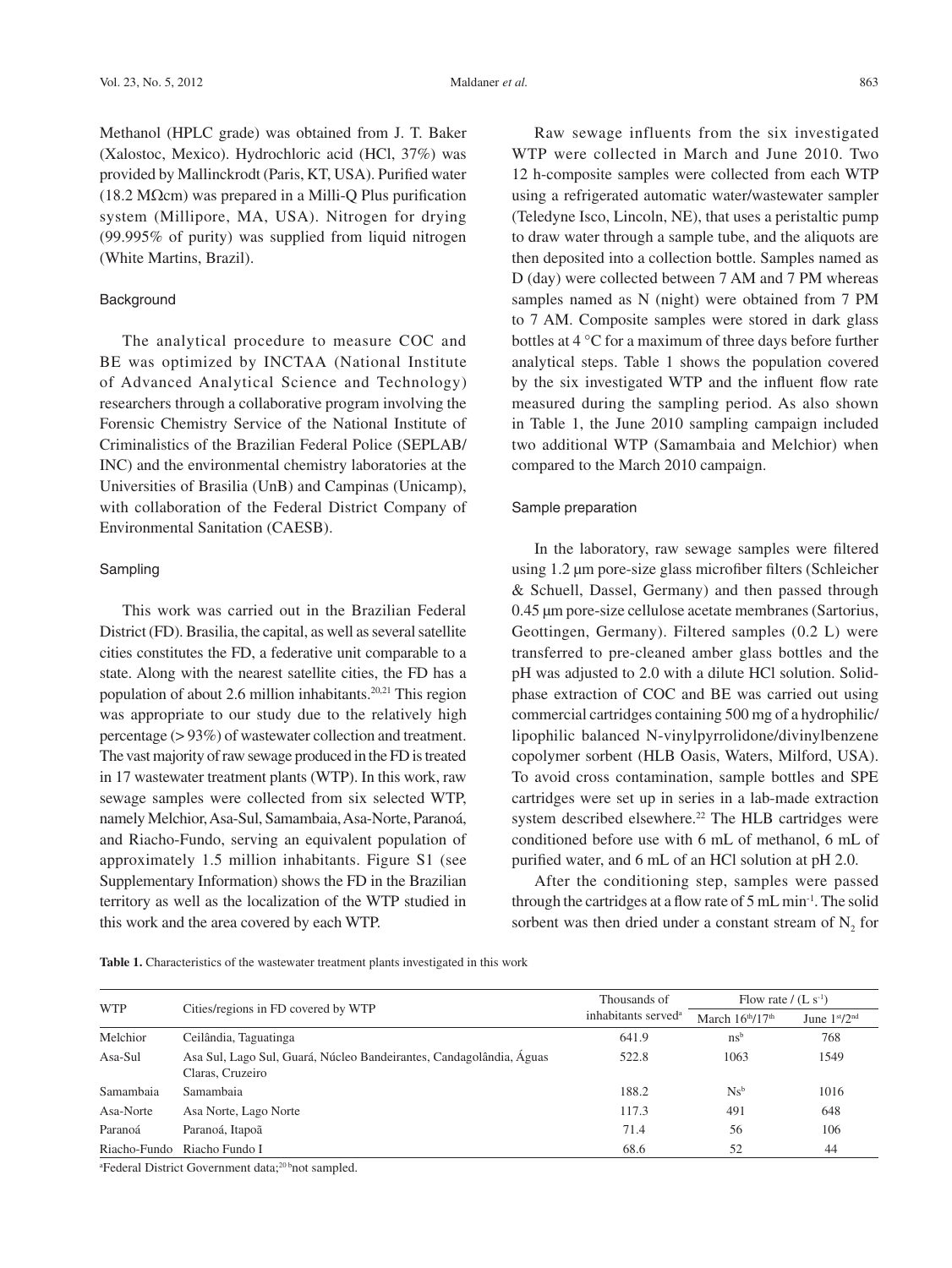20 min. Analytes were recovered with 6 mL of methanol into previously cleaned glass tubes. This elution step was performed under vacuum using a 12-port Prep Sep manifold (Fisher Scientific, Fair Lawn, USA). The eluates were carefully evaporated to dryness with a gentle flow of  $N_2$  and the analytes were diluted to a final volume of 1.0 mL in a 0.1% formic acid solution in water:methanol, 90:10 (v/v).

#### COC and BE determination

Diluted sample extracts were analyzed using an Agilent 1200 liquid chromatographic system, equipped with a microvacuum degasser, a binary pump, an autosampler, and a thermostatted column compartment, coupled to an Agilent 6410 triple quadrupole mass spectrometer equipped with an electrospray source (Agilent Technologies, Palo Alto, USA).

A Zorbax SB-C18 column (30 mm × 2.1 mm i.d., 3.5 µm particle size, Agilent Technologies) was used for the chromatographic separation. Formic acid solutions  $(0.1\%$  v/v) prepared in purified water and in methanol were used as mobile phase solvents at a flow rate of 0.3 mL min<sup>-1</sup>. The initial gradient condition, *i.e.*, water:methanol, 90:10 (v/v), was maintained for 4 min followed by an increase of the relative methanol concentration from 10% to 100% in 6 min. This composition was held for 5 min. After readjusting to the initial conditions, the system was re-equilibrated for 7 min. The temperature in the column compartment was kept in 35  $\degree$ C for 10 min followed by an increase to 45 °C at 10 °C min<sup>-1</sup>. This temperature was held until the end of each chromatographic run. The injection volume varied between 5.0 to 10.0 µL.

After the chromatographic separation, analytes were ionized using the ESI source operating in the positive mode. Nitrogen was the drying gas at  $350^{\circ}$ C with a flow rate of 10 L min-1. The nebulizer pressure was 55 psi and the capillary voltage was set at 2500 V.

Mass spectrometric analyses were carried out in the multiple reaction monitoring mode measuring the fragmentation products of the protonated molecular ions [M+H]+ for COC and BE, *i.e.*, *m/z* 304.2 and *m/z* 290.2, respectively. Fragmentation was carried out in the collision cell using nitrogen as collision gas and appropriate

collision-induced energies in order to produce adequate product ions. Each compound was quantified by MRM using the three most abundant precursor→product ion transitions as shown in Table 2.

Both drugs were quantified by external calibration using, at least, six-point analytical curves. Recovery tests were carried out in ultrapure water using  $50$  ng  $L<sup>-1</sup>$  of each compound, river water  $(200 \text{ ng } L^{-1})$  and raw sewage samples (2000 ng  $L^{-1}$ ). Recovery percentages for both compounds in all tested samples varied between 95 and 105%.

## **Results and Discussion**

Concentrations of benzoylecgonine (BE) and cocaine (COC) measured in the WTP influents are shown in Table 3. Generally, it is possible to observe that concentrations of BE are higher than those obtained for COC in both sampling campaigns, as well as, for all WTP investigated. BE levels varied from 663 to 9719 ng L<sup>-1</sup> whereas COC varied between 222 and 3690 ng  $L<sup>-1</sup>$ .

Based on the aforementioned results, an estimate of cocaine consumption was carried out considering the approach suggested by Zuccato *et al.*10 The basic idea considers that the concentration of benzoylecgonine (BE) in water ( $ng L^{-1}$ ) from sewage samples has to be multiplied by 2.33 to directly correlate with free base cocaine consumed. This approach takes into account the free based COC/BE molar mass ratio (1.048) and the average molar fraction (45%) of a cocaine dose that is excreted as BE, according to different studies. For cocaine hydrochloride, the BE concentration has to be multiplied by 2.61, because the molecular ratio COC.HCl/BE is 1.175. Considering the flow rate of the WTP (Table 1) and the sampling period, it is possible to estimate the quantity of cocaine  $(g \, day^{-1})$ used by the population served by the sewage network at each sampling site.

Table 4 shows the estimated quantity of cocaine (free base and hydrochloride) consumed annually in the FD considering the data from both sampling campaigns. The results revealed good correlation between the estimated values in March and June, mainly in Paranoá WTP.

**Table 2.** Retention time and multiple reaction monitoring conditions for COC and BE

| Compound   | Retention time / min | Fragmentor / V | Reaction transitions $/(m/z)$ | Collision energy / V |
|------------|----------------------|----------------|-------------------------------|----------------------|
| BE         | 7.9                  | 110            | $290.2 \rightarrow 168.2$     | 15                   |
|            |                      |                | $290.2 \rightarrow 105.1$     | 30                   |
|            |                      |                | $290.2 \rightarrow 77.2$      | 35                   |
| <b>COC</b> | 8.6                  | 120            | $304.2 \rightarrow 182.2$     | 15                   |
|            |                      |                | $304.2 \rightarrow 105.1$     | 30                   |
|            |                      |                | $304.2 \rightarrow 82.2$      | 30                   |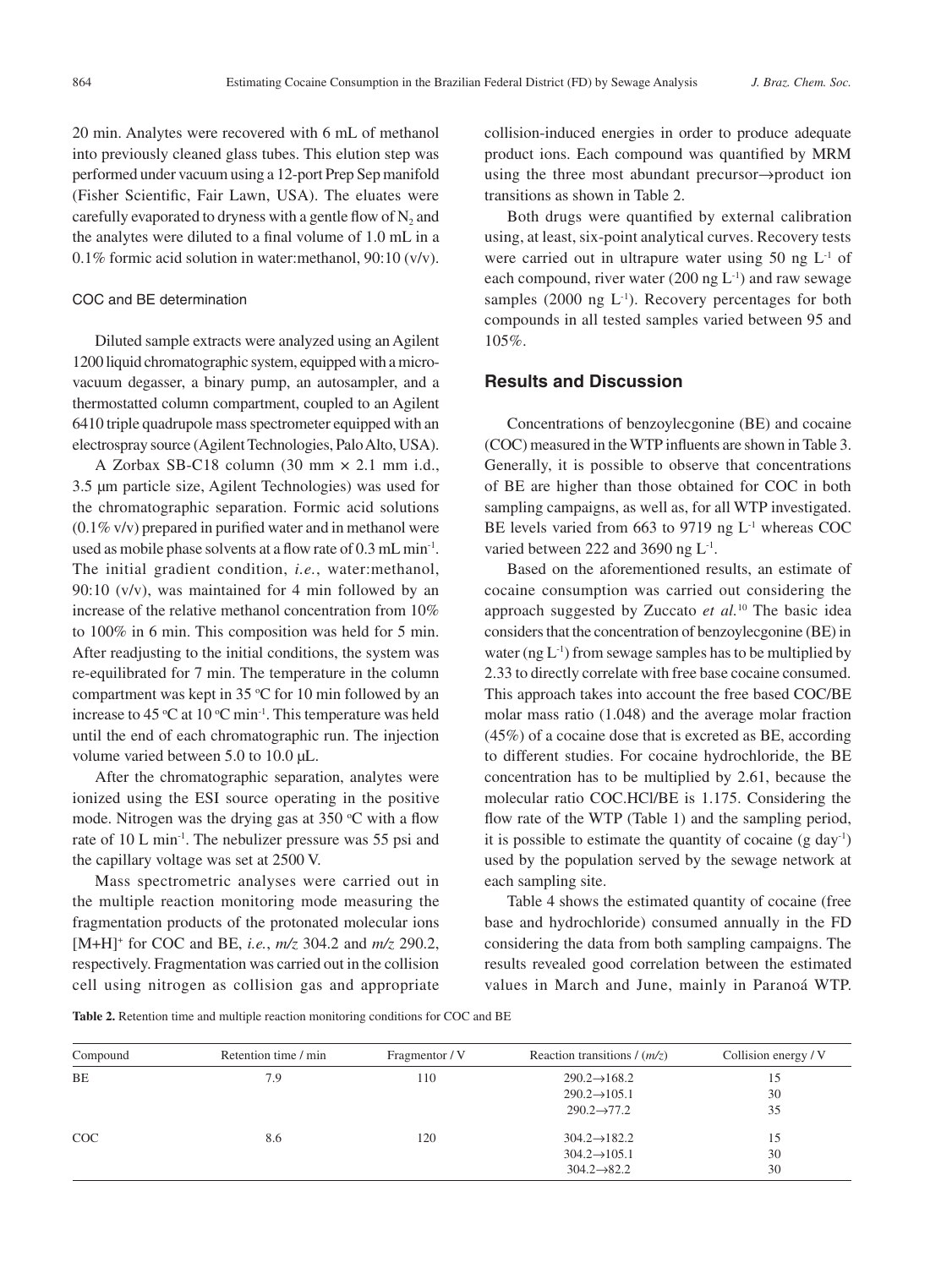|                             |                          | March 2010 / (ng $L^{-1}$ ) | June 2010 / $($ ng L <sup>-1</sup> $)$ |     |
|-----------------------------|--------------------------|-----------------------------|----------------------------------------|-----|
| Sample (WTP/ $D$ or $N^a$ ) | BE                       | COC                         | BE                                     | COC |
| Melchior/D                  | $\overline{\phantom{a}}$ | ٠                           | 3753                                   | 553 |
| Melchior/N                  | -                        | $\overline{\phantom{a}}$    | 3251                                   | 601 |
| Asa-Sul/D                   | 742                      | 392                         | 1330                                   | 174 |
| Asa-Sul/N                   | 675                      | 410                         | 1343                                   | 282 |
| Samambaia/D                 | $\overline{\phantom{a}}$ | $\overline{\phantom{a}}$    | 3866                                   | 805 |
| Samambaia/N                 | $\overline{\phantom{a}}$ | $\overline{\phantom{a}}$    | 2477                                   | 579 |
| Asa-Norte/D                 | 771                      | 536                         | 1293                                   | 298 |
| Asa-Norte/N                 | 663                      | 646                         | 1761                                   | 382 |
| Paranoá/D                   | 9717                     | 3690                        | 4513                                   | 645 |
| Paranoá/N                   | 2432                     | 1921                        | 4625                                   | 617 |
| Riacho-Fundo/D              | 1915                     | 222                         | 4282                                   | 752 |
| Riacho-Fundo/N              | 1288                     | 705                         | 4796                                   | 966 |

Table 3. Concentration of BE and COC in WTP influents samples in the Federal District, March 2010 and June 2010 samplings

a D (day) and N (night) composite samples.

**Table 4.** Estimated cocaine (free base and hydrochloride) consumed in the Federal District, March 2010 and June 2010 sampling campaigns

|              |                          | March $2010$ / (kg year <sup>1</sup> ) | June 2010 / (kg year <sup>1</sup> ) |                       |  |
|--------------|--------------------------|----------------------------------------|-------------------------------------|-----------------------|--|
| <b>WTP</b>   | Free base cocaine        | Cocaine hydrochloride                  | Free base cocaine                   | Cocaine hydrochloride |  |
| Melchior     | $\overline{\phantom{a}}$ | ۰                                      | 199                                 | 223                   |  |
| Asa-Sul      | 56                       | 63                                     | 152                                 | 170                   |  |
| Samambaia    | $\overline{\phantom{a}}$ | $\overline{\phantom{a}}$               | 256                                 | 287                   |  |
| Asa-Norte    | 26                       | 29                                     | 72                                  | 80                    |  |
| Paranoá      | 30                       | 34                                     | 36                                  | 40                    |  |
| Riacho-Fundo | h                        |                                        | 14                                  | 16                    |  |

However, the discussion in this work will be focused only on the June campaign due to the higher number of inhabitants covered by the six WTP investigated in this campaign, *i.e.*, 72% of the total FD population. Based on the data displayed in Table 4, it was possible to calculate a total free base cocaine consumption of 0.73 ton for the population covered by the six investigated WTP. The extrapolation for the whole FD population pointed to an annual consumption of cocaine reaching 1.0 ton of free base cocaine and/or 1.1 tons of cocaine hydrochloride.

The influence of the cocaine presentation form (free base or hydrochloride) has been considered an important issue to be discussed, mainly concerning the law enforcement point of view. The molar mass difference, 12% higher in cocaine hydrochloride, becomes more significant if the estimate reaches the values observed in this work.

Table 5 shows the annually estimate for consumed cocaine in the FD *per* 1000 inhabitants, considering each WTP sampled and 0.1 g of free base cocaine *per* dose. Both absolute quantities (Table 4) and doses *per* inhabitants (Table 5) results for Samambaia WTP presented the highest levels of cocaine consumption, reaching more than 13 doses *per* inhabitant *per* year. The Paranoá and Asa-Norte WTP also showed relatively high consumption (4980 and 6112 doses year-1 *per* 1000 inhab., respectively), especially when compared to Asa-Sul, Melchior and Riacho-Fundo WTP (2908 to 3095 doses year-1 *per* 1000 inhab.).

One should also bear in mind that the data of sewage epidemiology provides results for pure cocaine (100% purity), while samples seized in international drug traffic or those sold on the streets, rarely shows more than 90% purity. Indeed, the initial results of the PeQui project show average

**Table 5.** Estimated free base cocaine consumed annually *per* Federal District inhabitant

| <b>WTP</b>                                              | kg year <sup>-1</sup> per<br>$1000$ inhab. <sup>a</sup> | Doses year <sup>1</sup> per<br>$1000$ inhab. |  |
|---------------------------------------------------------|---------------------------------------------------------|----------------------------------------------|--|
| Melchior                                                | 0.309                                                   | 3095                                         |  |
| $Asa-Sul$                                               | 0.291                                                   | 2908                                         |  |
| Samambaia                                               | 1.360                                                   | 13603                                        |  |
| Asa-Norte                                               | 0.611                                                   | 6112                                         |  |
| Paranoá                                                 | 0.498                                                   | 4980                                         |  |
| Riacho-Fundo                                            | 0.209                                                   | 2089                                         |  |
| Extrapolated to 100% of<br>$FD$ population <sup>b</sup> | 0.394                                                   | 3941                                         |  |

<sup>a</sup>Free base cocaine; <sup>b</sup>total FD population: 2,580,757.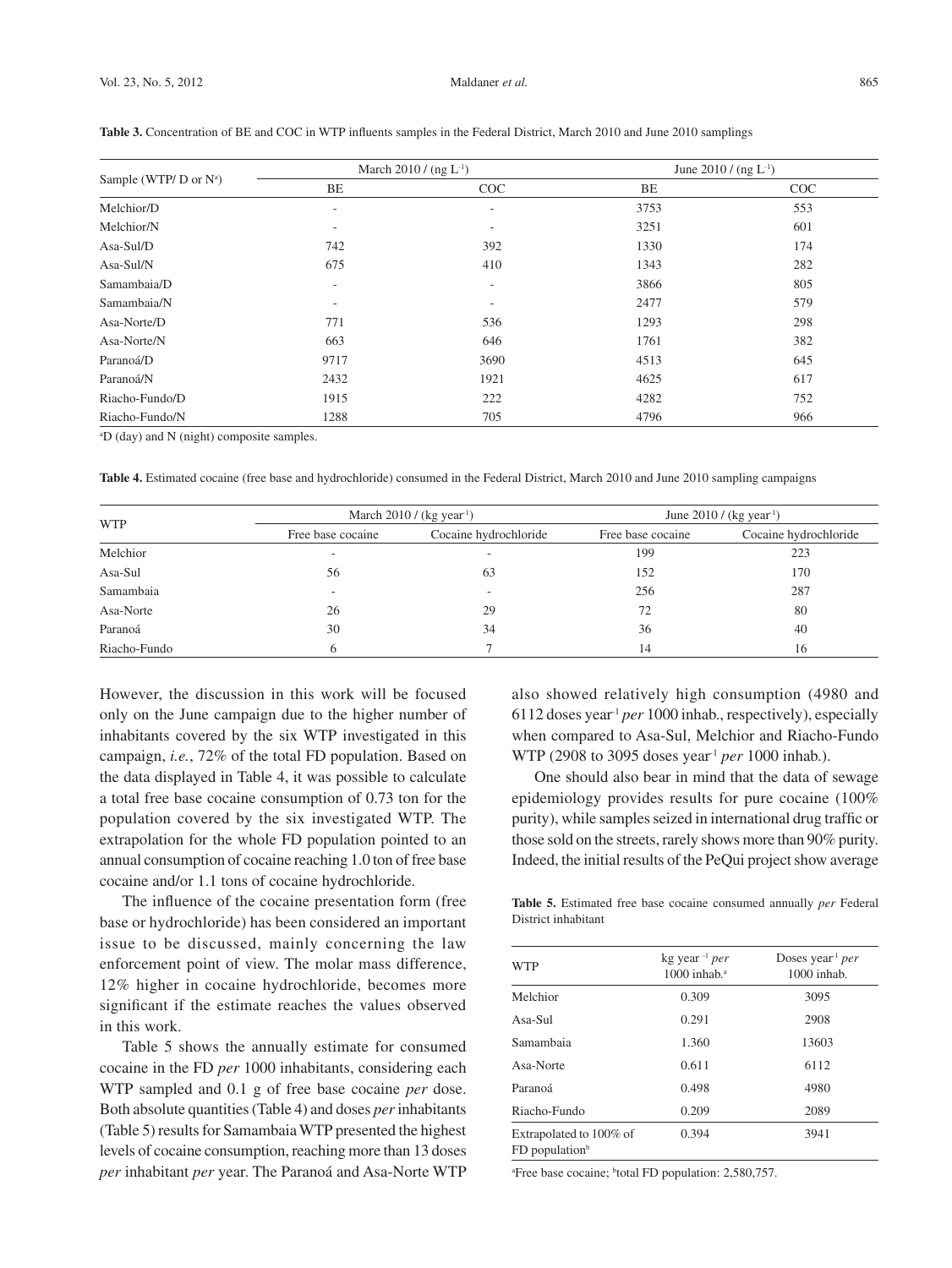| Country        | Sampled<br>population | Total<br>population | Calculated cocaine<br>use / (tons year <sup>1</sup> ) | g year $per$<br>inhabitant | Yearly<br>prevalence / $(\%)^a$ | Reference |
|----------------|-----------------------|---------------------|-------------------------------------------------------|----------------------------|---------------------------------|-----------|
| Belgium        | 3.7 million           | $10.5$ million      | 1.88                                                  | 0.17                       | 0.9                             | 14        |
| Spain          | 1.4 million           | 46.6 million        | 21                                                    | 0.46                       | 3.1                             | 13        |
| United Kingdom | 141000                | 60.6 million        | 19                                                    | 0.31                       | 2.3                             | 16        |
| <b>Brazil</b>  | 1.6 million           | 190.7 million       | 75                                                    | 0.39                       | 0.7                             | This work |

**Table 6.** National cocaine use estimated via sewage epidemiology and comparison with reported official prevalence data

<sup>a</sup>From EMCDDA<sup>9</sup> and UNODC.<sup>1</sup>

purity of 70% cocaine in seizures by the Federal Police in Brazil. Since in the Brazilian law enforcement system, the Federal Police is mainly responsible for investigations that results in seizures coming from international or interstate traffic, one can estimate that the effective trafficking of cocaine in the Federal District should be on the order of 1.5 tons *per* year.

The annual cocaine seizures conducted by Federal Police in the FD, $^{23}$  are around 450 kg. Thus they represent approximately 30% of the total consumed. Seizures of street samples, which are conducted by Brazilian state or military police, are not considered, since no chemical profile data are available to establish a common basis for comparison.

Some papers in the literature use extrapolation of regional consumption values for the entire population of the country (Table 6). In our case, this exercise of linear extrapolation led to a total of 75 tons for Brazil, expressed as free base cocaine. But this value has to be looked upon with special care, considering that Brazil is a continentalsized country and the present study was conducted in a relatively small metropolitan area. More comprehensive and routine studies should be performed to obtain more accurate estimates of national cocaine consumption.

The importance of the data obtained using sewage epidemiology in forensic, law enforcement, health and public education initiatives led the authors of this paper to propose a broader project to determine the quantities of cocaine, key metabolites and other illicit drugs in the Federal District, also addressing issues of seasonality, including all WTP and collaborating with a discussion about the increasing tendency observed for the use of smoked crack cocaine. The project called Quantification of Toxic Analytes (QuAnTox) has already received funding from Brazilian government agencies to encourage the research and to implement an appropriate structure for sample treatment and extraction to be carried out at the University of Brasilia.

The Brazilian government investment in projects like QuAnTox also finds justification in the global drug situation. In contrast to North America, where significant reduction in the use of cocaine and crack among the population has been observed, national experts in South America continue to report an increasing trend.<sup>1</sup>

Further studies should also be conducted focusing on the concentration ratio BE/COC as an indicator of the occurrence of clandestine laboratories for preparation of crack cocaine, refining, or addition of cutting agents. It is possible to project the use of portable samplers for monitoring the sewage network as a searching tool for more precise location of areas of high consumption or significant production of drugs of abuse.

As mentioned above, the initial results of chemical profiling program (PeQui) shows that more than 70% of the cocaine seized in Brazil by Federal Police is constituted of free base cocaine (crude or refined), mainly consumed from smoking. Scientific investigations should also discuss the possibility of using specific metabolites, like the anhydroecgonine (ecgonidine), produced during the use of smoked cocaine (crack or pasta-base) $24-27$  to estimate the rate between the free base and the cocaine hydrochloride consumed.

## **Conclusions**

The present work reports the quantification of cocaine and benzoylecgonine in the Brazilian Federal District (FD), via sewage analysis sampled at different wastewater treatment plants. The data obtained provides valuable, inexpensive and cost-effective information to be added to the classical socio-epidemiological studies, thus providing a more reliable estimate of cocaine consumption in this area.

Social interest of how this kind of research reaches lay people, has been confirmed by the immense attention dispensed by the local, national and international media to the data obtained in this pioneer work carried out in Brazil.

From the total estimated consumption of 1.0 ton of free base cocaine in FD, the sampling strategy used in this research provided an additional means of detecting areas with higher consumption in the region covered by the sewage network.

Collaborative work involving a team of environmental and analytical chemists guided by a forensic approach